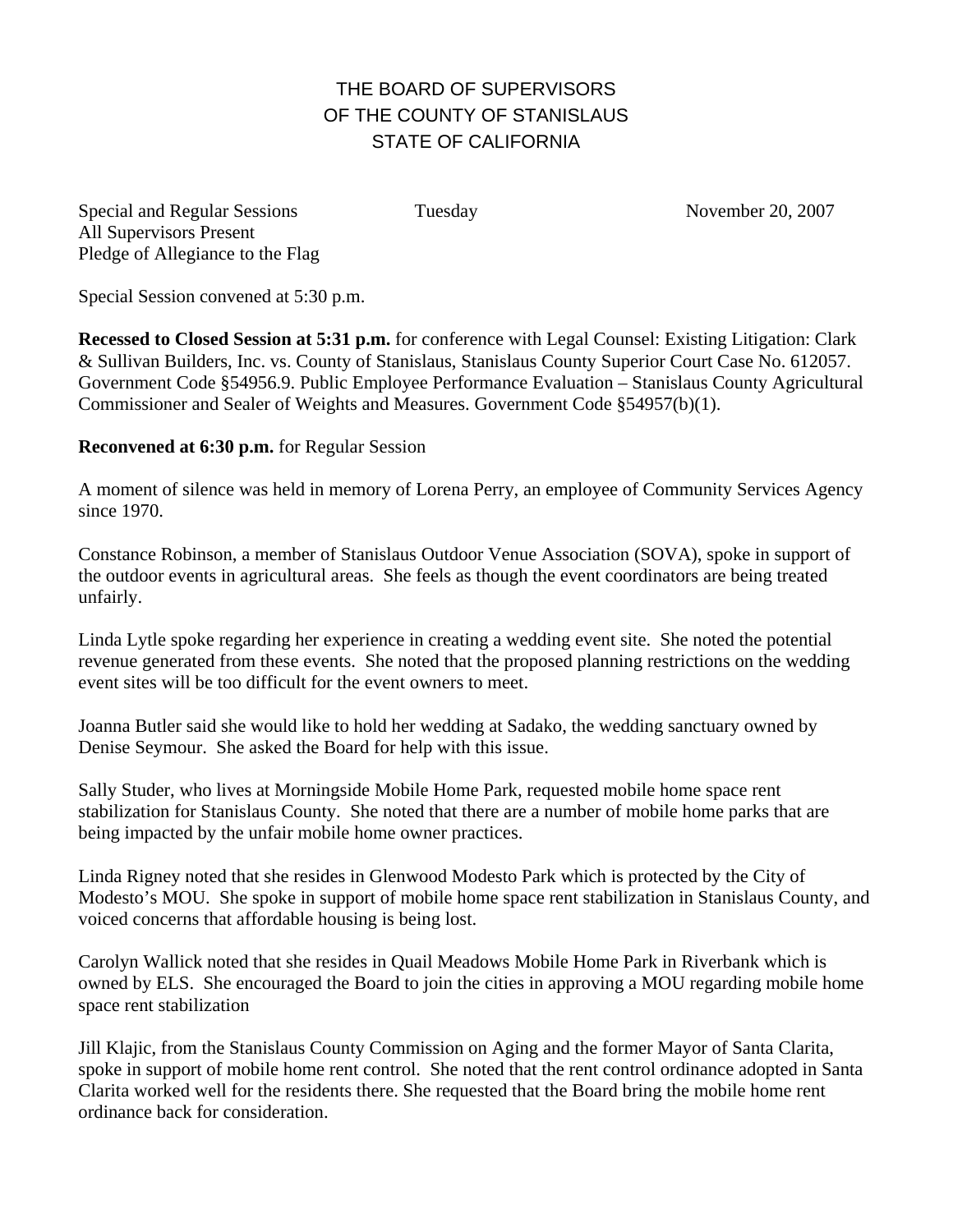Karen Mosser spoke in support of a more modest animal shelter and increasing spay and neuter programs, rather than a \$10 million shelter. Chairman O'Brien noted that the animal shelter project is currently out for design, and that the designer will bring two different options to the Board for consideration in the future.

Joseph Wright, an attorney that is working with SOVA, spoke in support of outdoor venues and in favor of property rights. He voiced concerns that there has been unequal enforcement of the laws concerning these venues.

Vickie Gurule also spoke regarding Denise Seymour's Sadako property and encouraged the Board to allow Ms. Seymour to have outdoor weddings.

Joy Bloomingcamp voiced her disappointment in the County's proposed ordinance regarding outdoor wedding venues. She noted that none of the members of the SOVA can meet the conditions within the proposed ordinance as it is currently written. She asked that the County create a new ordinance.

Amy Erwin, of Erwinshire Garden Estate and Jonathan's Catering, asked that the Board delete the text within the proposed outdoor wedding venue ordinance which states "a permit will be needed if they host a family party".

Olive Harms, Denise Seymour's mother, spoke regarding the Sadako property and spoke in support of outdoor weddings.

Denise Seymour, a member of the SOVA, noted that she will soon be homeless due to the County not allowing wedding venues to occur on her property. She voiced concerns regarding the proposed Outdoor Venue Ordinance.

Dan Park spoke on behalf of Denise Seymour. He noted that he has attended an event at her property and felt that it was very organized and clean. He asked the Board to find a solution which would allow weddings in agricultural areas while protecting agriculture.

Mayfield/Grover unan. Adopted the consent calendar after removing from consent item **\*D2** Approval to Rescind All or a Portion of Williamson Act Contract No. 1974-1752 (W. Service Road, West of Jennings Road, in the Modesto Area) and Approve a New Contract Pursuant to Minor Lot Line Adjustment 2007– 35 - DeMartini/Blom; and, removing from the agenda item **B6** Declaration of Impasse and Approval to Implement the Last, Best and Final Offer From the County to the Lieutenant and Custodial Lieutenant Bargaining Unit Represented by the Stanislaus County Sheriff's Management Association 2007-919

**\*A1** Approved the minutes of 11/6/07 **\*A2 a** Appointed Mary Ann Lee to the Children and Families Commission 2007-885 **\*A2 b** Appointed Joe S. Nunes and David D. Sundy, Jr. to the Westport Fire Protection District Board of Directors 2007-886 **\*A2c** Appointed Mike Dompe to the Newman Drainage District Board of Directors 2007-887 **\*A2 d** Appointed Robert Woolley to the Hickman Municipal Advisory Council 2007-888 **\*A2 e** Appointed Lori Buendia to the Stanislaus County Children's Council 2007-889 **\*A2f** Appointed Anthony Smith to the Stanislaus County Local Task Force on Solid Waste Management 2007-890 **\*A3 a** Reappointed William P. Cerutti and Doug Lucas to the Newman Drainage District Board of Directors 2007-891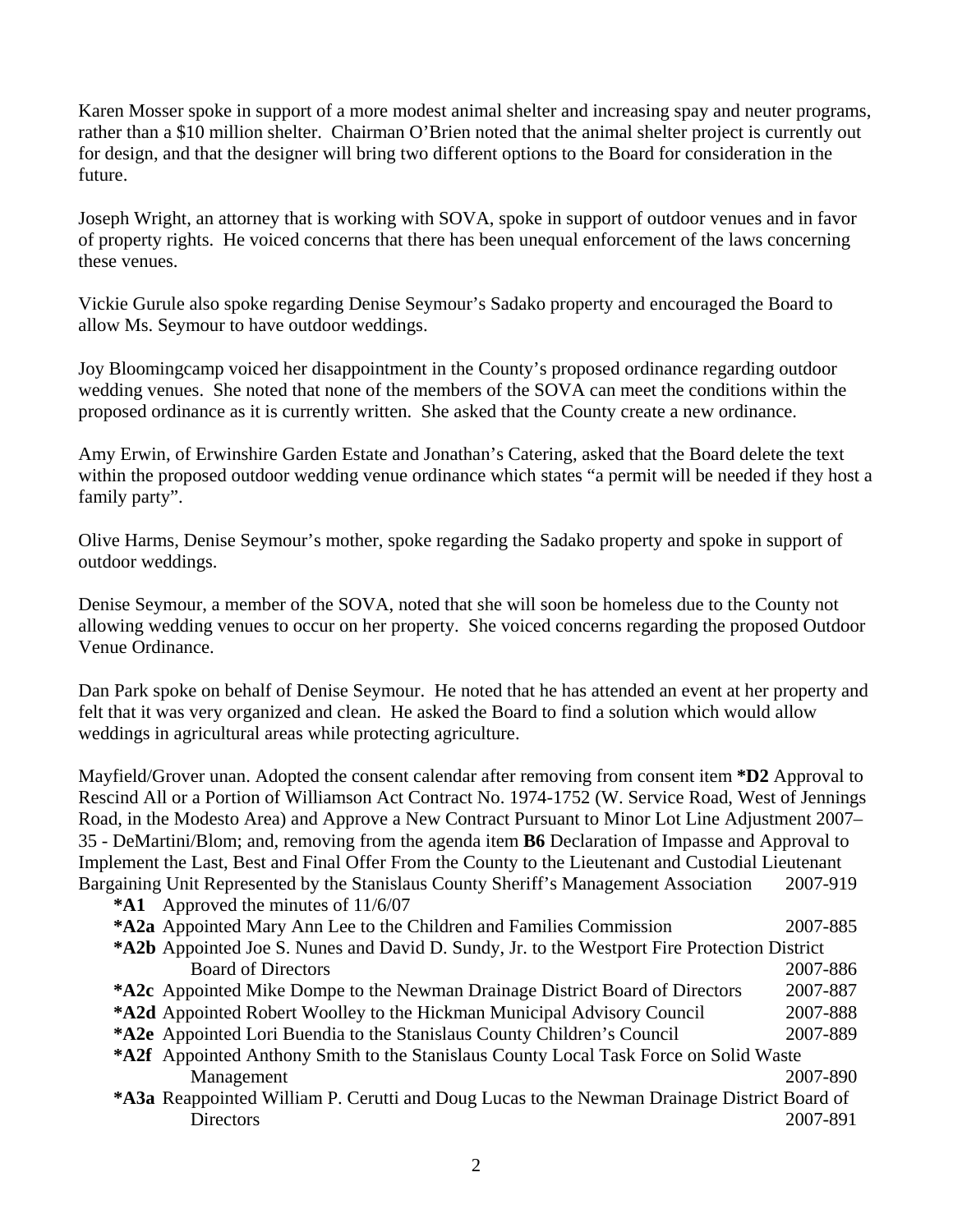|        | *A3b Reappointed C. Bruce Orvis and Roy J. Orlando to the Rock Creek Water District Board of                                                                                 |                                                                                            |  |
|--------|------------------------------------------------------------------------------------------------------------------------------------------------------------------------------|--------------------------------------------------------------------------------------------|--|
|        | <b>Directors</b>                                                                                                                                                             | 2007-892                                                                                   |  |
|        | *A3c Reappointed Nora Gonzales, Flora Carter and Christy Streit to the Empire Sanitary District                                                                              |                                                                                            |  |
|        | <b>Board of Directors</b>                                                                                                                                                    | 2007-893                                                                                   |  |
|        | *A3d Reappointed Tony Bravo and Don Grischott to the Westley Community Services District                                                                                     |                                                                                            |  |
|        | <b>Board of Directors</b>                                                                                                                                                    | 2007-894                                                                                   |  |
|        | *A3e Reappointed Aaron Trott to the Reclamation District #2091 Board of Directors                                                                                            | 2007-895                                                                                   |  |
|        | *A3f Reappointed Judith Perez to the Empire Municipal Advisory Council                                                                                                       | 2007-896                                                                                   |  |
| $*AA$  |                                                                                                                                                                              | Approved the consolidation of the Measure Relating to the Amendment of the City of Modesto |  |
|        | Charter Election with the Presidential Primary Election on 2/5/08                                                                                                            | 2007-897                                                                                   |  |
| $*$ A5 | Approved request from Friends of Patrick McGill for Use of Woodward Reservoir Park area                                                                                      |                                                                                            |  |
|        | for a bike ride on Saturday, 11/24/07                                                                                                                                        | 2007-898                                                                                   |  |
| $*AG$  | Approved rescinding the consolidation of the City of Oakdale Transient Occupancy Tax Ballot                                                                                  |                                                                                            |  |
|        | Measure with the Presidential Primary Election on 2/5/08                                                                                                                     | 2007-899                                                                                   |  |
| $*$ A7 | Proclaimed December 2007 as Drunk and Drugged Driving (3D) Prevention Month                                                                                                  |                                                                                            |  |
|        |                                                                                                                                                                              | 2007-900                                                                                   |  |
| $*A8$  | Approved request from the City of Modesto for use of the Courthouse lawn on 2/19/08 and                                                                                      |                                                                                            |  |
|        | 2/20/08 for the Stage Three Start of the Amgen Tour of California Bicycle Race                                                                                               |                                                                                            |  |
|        |                                                                                                                                                                              | 2007-901                                                                                   |  |
| $*B1$  | Approved the Total Appropriations/Budgetary Limit for FY 2007/2008; approved a General                                                                                       |                                                                                            |  |
|        | Operating Limit of \$266,483,894 using the population and inflation methodology; and,                                                                                        |                                                                                            |  |
|        | approved limits for applicable lighting districts governed by the Board of Supervisors per                                                                                   |                                                                                            |  |
|        | Attachment "A" of the report - Auditor-Controller                                                                                                                            | 2007-902                                                                                   |  |
|        | <b>*B2a</b> Adopted the decision of the Nuisance Abatement Hearing Board regarding nuisances at 3707                                                                         |                                                                                            |  |
|        | E. Monte Vista Avenue, Ceres, CA (CE No. 07-265) – DER                                                                                                                       | 2007-903                                                                                   |  |
|        | <b>*B2b</b> Adopted the decision of the Nuisance Abatement Hearing Board regarding nuisances at 527                                                                          |                                                                                            |  |
|        | Leon Avenue, Modesto, CA (CE No. 07-225) – DER                                                                                                                               | 2007-904                                                                                   |  |
|        | <b>*B2c</b> Adopted the decision of the Nuisance Abatement Hearing Board regarding nuisances at 523                                                                          | 2007-905                                                                                   |  |
|        | Leon Avenue, Modesto, CA (CE No. 07-244) – DER                                                                                                                               |                                                                                            |  |
| $*B3$  | Authorized the BHRS Director to accept Mental Health Services Act Prevention and Early                                                                                       |                                                                                            |  |
|        | Intervention Community Program Planning funds; authorized the BHRS Director, or her<br>Designee, to sign the subsequent amendment to the agreement with the State Department |                                                                                            |  |
|        | of Mental Health for the provision of mental health services pursuant to the Mental Health                                                                                   |                                                                                            |  |
|        | Services Act Community Program Planning; authorized the BHRS Director, or her                                                                                                |                                                                                            |  |
|        | Designee, to negotiate and sign the subsequent agreement with Stacie Bradford for                                                                                            |                                                                                            |  |
|        | consulting services; and, directed the Auditor-Controller to increase appropriations and                                                                                     |                                                                                            |  |
|        | estimated revenue to the Mental Health Services Act budget unit (1507) in the amount of                                                                                      |                                                                                            |  |
|        | \$294,300 as detailed in the Budget Journal form - BHRS                                                                                                                      | 2007-906                                                                                   |  |
| $*B4$  | Approved final completion and acceptance of Security Fencing for the Paradise Medical                                                                                        |                                                                                            |  |
|        | Office Employee Parking Area at 401 Paradise Road, Modesto, CA; approved the final                                                                                           |                                                                                            |  |
|        | contract with Carter Commercial Construction of Merced, CA as follows: original contract                                                                                     |                                                                                            |  |
|        | in the amount of \$63,936, total change orders in the amount of \$552, for a final contract                                                                                  |                                                                                            |  |
|        | cost of \$64,488; and, authorized the Project Manager, on behalf of the Board of                                                                                             |                                                                                            |  |
|        | Supervisors as the Awarding Authority, to sign the completion documents, record the                                                                                          |                                                                                            |  |
|        | Notice of Completion, release retention, and process all remaining close out activities for                                                                                  |                                                                                            |  |
|        | the contract work completed – CEO                                                                                                                                            | 2007-907                                                                                   |  |
| $*B5$  | Approved closing out contracts with PCD (Audio-Visual), Fluoresco Lighting & Signs                                                                                           |                                                                                            |  |
|        | Maintenance Corp., Inc. (Signage), STC General Building Contractor, Inc. (Concessions),                                                                                      |                                                                                            |  |

Keller Group (Furnishings), ISEC, Inc. (Interior Finishes), and AB Construction 1, Inc. (Floors and Wall Covering); approved and accepted the final contract with PCD of Santa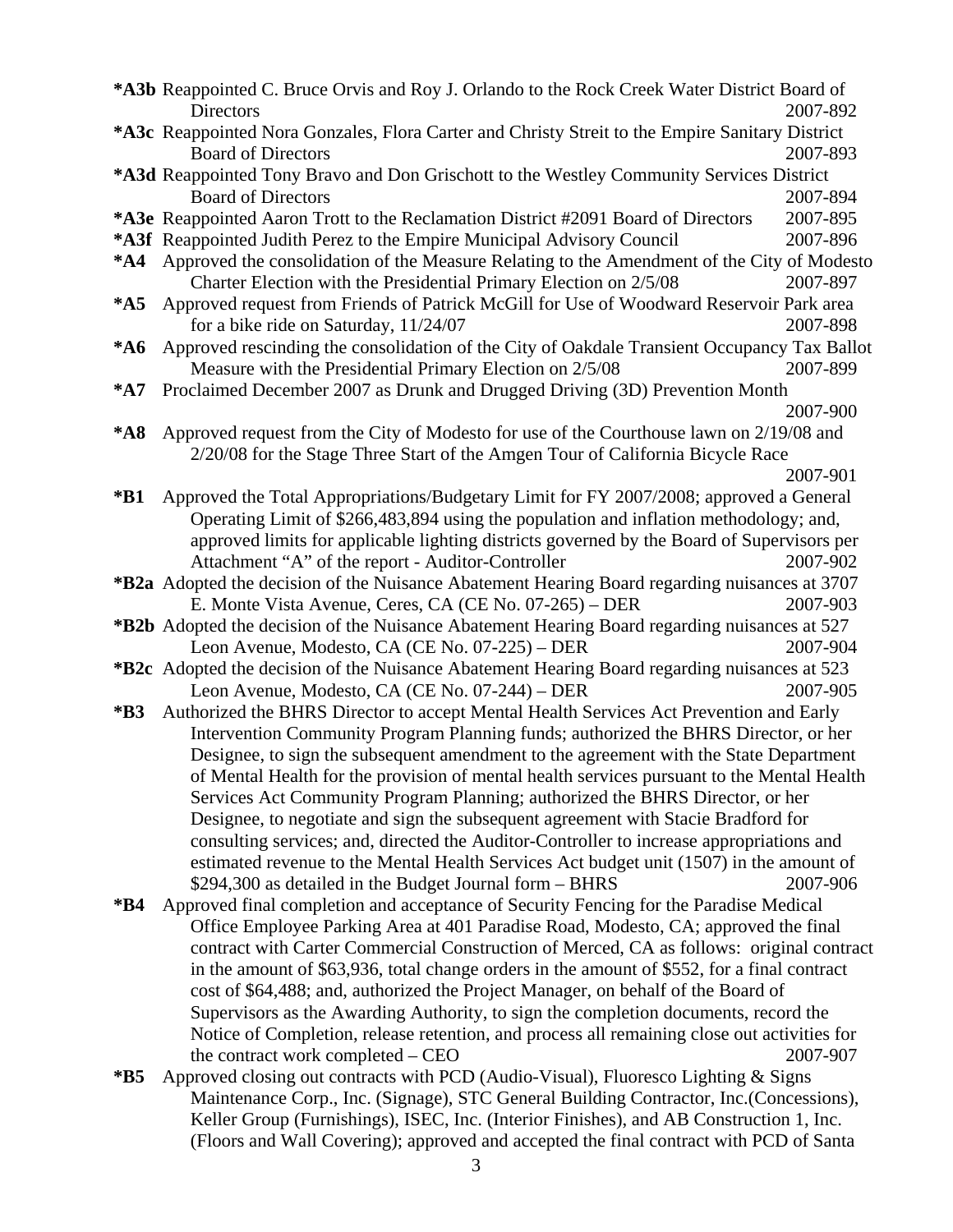Rosa, CA as follows: original contract in the amount of \$847,262.00, total change orders in the amount of \$15,281.00, for a final contract cost of \$862,543.00; approved and accepted the final contract with Fluoresco Lighting & Signs Maintenance Corp., Inc. of Fresno, CA as follows: original contract in the amount of \$65,784.39, total change orders in the amount of \$9,149.00, for a final contract cost of \$74,933.39; approved and accepted the final contract with STC General Building Contractor, Inc. of Fresno, CA as follows: original contract in the amount of \$75,000.00, total change orders in the amount of \$26,854.00, for a final contract cost of \$101,854.00; approved and accepted the final contract with Keller Group of Modesto, CA as follows: original and final contract in the amount of \$175,000.00, with no change orders; approved and accepted the final contract with ISEC, Inc. of Fremont, CA as follows: original contract in the amount of \$1,924,731.00, total change orders in the amount of \$303,991.00 for a final contract cost of \$2,228,722.00; approved and accepted the final contract with AB Construction 1, Inc. of Sacramento, CA as follows: original contract in the amount of \$469,999.00, total change orders in the amount of \$40,813.00, for a final contract cost of \$510,812.00; authorized the filing of Notice of Completion for Clark & Sullivan Builders, Inc. for the Gallo Center for the Arts Project; and, authorized the Project Manager to sign, and staff to record the necessary Notices of Completion – CEO 2007-908

- **\*C1** Finds that Ordinance C.S. 1018 is not subject to CEQA (Public Resources Code, §2100 et. seq.); and, introduced and waived the first reading of Ordinance C.S. 1018 amending §11.04.050 of the Stanislaus County Code by adding a 40 miles-per-hour speed zone on Blossom Road in the Waterford Area - PWORD-55-D-14 2007-909
- **\*C2** Approved Amendment One to the State Route 99/165 MOU with the City of Turlock, Stanislaus Council of Governments (StanCOG), County of Merced, and Merced County Association of Governments; authorized the Chairman of the Board to sign the Amendment; and, adopted the proposed resolution approving Amendment One to the State Route 99/165 Memorandum of Understanding – PW 2007-910
- **\*C3** Approved the increase to the construction budget for the Sperry Avenue Reconstruction Project (Rogers Road to Baldwin Road); and, directed the Auditor-Controller to make the necessary budget adjustments per the financial transaction sheet – PW 2007-911
- **\*D1** Introduced and waived the first reading of Ordinance C.S. 1017 amending Title 16 of the Stanislaus County Code, and adopting by reference the California Code of Regulations Title 24, 2007 Edition of the California Building Standards Code; set a public hearing on 12/11/07, at 9:20 a.m., and canceled the original pubic hearing date of 12/4/07, at 9:20 a.m., regarding the proposed ordinance; ordered the Clerk of the Board to give notice of the hearing as required by Government Code §50022.6, 6066 and to publish the ordinance in accordance with Government Code §25124(b); and, finds that the proposed ordinance I exempt under the provision of CEQA pursuant to State Guidelines  $$15061(b)(3)$  – Planning ORD-55-D-13 2007-912
- **\*E1** Approved a revised employment agreement between Stanislaus County and Chief Executive Officer Richard W. Robinson for the new term of 2008-2011 and authorized the Auditor-Controller to implement the revised terms of the employment agreement – County Counsel 2007-913

Monteith/Grover (4-0)(DeMartini abstained) **\*D2** Rescinded all or a portion of Williamson Act Contract #1974-1752 (W. Service Road, West of Jennings Road, in the Modesto Area); approved a New Contract Pursuant to Minor Lot Line Adjustment 2007-35 – DeMartini/Blom and authorized the Planning Director to execute a new contract; finds the new contract or contracts would enforceably restrict the adjusted boundaries of the parcel for an initial term for at least as long as the unexpired term of the rescinded contract or contracts, but for not less than 10 years; finds there is no net decrease in the amount of the acreage restricted; in cases where two parcels involved in a lot line adjustment are both subject to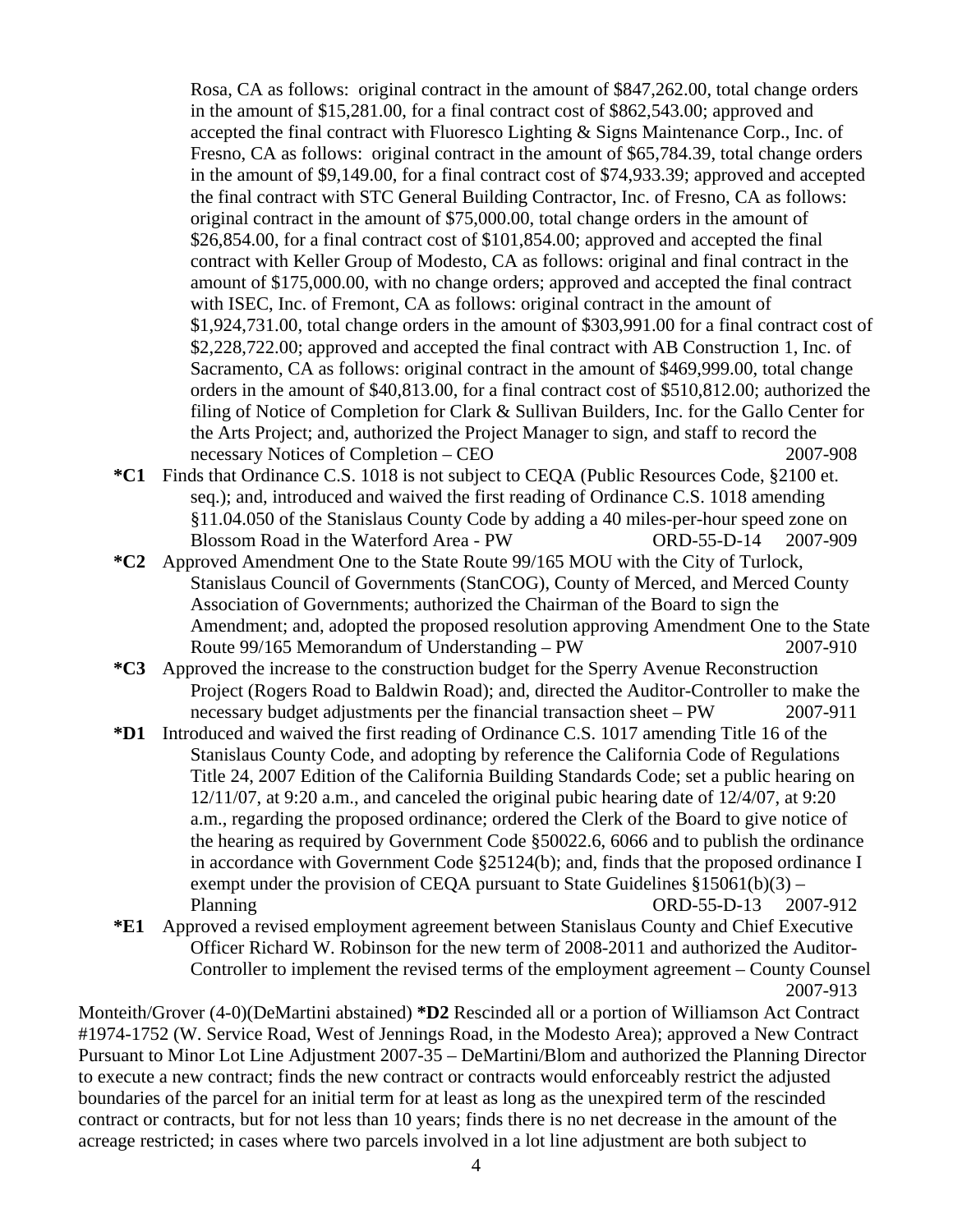contracts rescinded pursuant to this section, this finding will be satisfied if the aggregate acreage of the land restricted by the new contracts is at least as great as the aggregate acreage restricted by the rescinded contracts; finds at least 90 percent of the land under the former contract or contracts remains under the new contract or contracts; finds after the lot line adjustment, the parcels of land subject to contract will be large enough to sustain their agricultural use, as defined in Section 51222; finds the lot line adjustment would not compromise the long-term agricultural productivity of the parcel or other agricultural lands subject to a contract or contracts; finds the lot line adjustment is not likely to result in the removal of adjacent land from agricultural use; finds the lot line adjustment does not result in a greater number of developable parcels than existed prior to the adjustment, or an adjusted lot that is inconsistent with the general plan – Planning 2007-914

Grover/Monteith unan. **6:40 pm** Conducted the public hearing to receive public comment and input on the District Attorney and Sheriff's Department Expenditure Plans for State Supplemental Law Enforcement Services Fund (SLESF); accepted and approved the recommendation to increase appropriations and revenue in the amount of \$169,718 for the Sheriff's Adult Detention and \$221,204 for the Sheriff's Operations Legal Budget Units; and, directed the Auditor-Controller to increase appropriations and estimated revenue by \$390,922 consistent with the budget journal – Sheriff

Grover/Mayfield unan. **A9** Accepted the Clerk-Recorder's Certified Statement of the Results of the Consolidated District Election held Tuesday, 11/6/07; and, declared the results pursuant to the Certified Statement 2007-915

Monteith/Grover unan. **B7** Authorized the Chief Executive Office to implement a Student Internship Program – CEO 2007-916

**Corr 1** Referred to DER, a copy of Form 10-Q for the quarter ended 9/30/07 for the Covanta Energy Corporation per the sublease agreement between Stanislaus Waste-to-Energy Financing Agency and Covanta Stanislaus, Inc.

**Corr 2** Referred to the Auditor-Controller and County Counsel, a letter from John Chiang, California State Controller, regarding litigation against the United States Secretary of the Department of Interior concerning the legality of certain provisions of its 2002 guidelines purportedly applicable to oil, gas and mineral royalty audits performed by the State.

**Corr 3** Acknowledged receipt of claims and referred to the CEO-Risk Management Division the following claims: Patricia Bettencourt; Roberto Lopez; Estate of Byran (Brayan) Armenta Lopez; Roberto Lopez Valenzuela; Aida Lopez Verdugo; Jesus Andres Villareal; Brenda Lopez; Atilano (Aguilano) Armenta Lopez; Aracely Lopez; Rosario Verdugo; Estate of Diana Julissa Villareal; Estate of Ramona Lopez Verdugo; Michael Rossini, Jr.; Estate of Maricruz Corral deceased, Estate of Ivan Corral, Estate of Lucio A Corral and Lucio Rodriguez individually and as a successor in interest to Maricruz Corral, Ivan A. Corral and Lucio A. Corral; Daryl Ryan Gibson; and Frankie Haney.

Supervisor DeMartini noted that the Agricultural Element is finished and is scheduled to go before the Planning Commission on 12/6/07 and before the Board of Supervisors by the end of the year.

Supervisor Grover noted that he represented the Board at the CSAC annual meeting last week.

Monteith/O'Brien unan. **Legislative A.** Approved support for increased funding for county libraries through the Public Library Foundation – CEO 2007-918

 <sup>2007-917</sup>